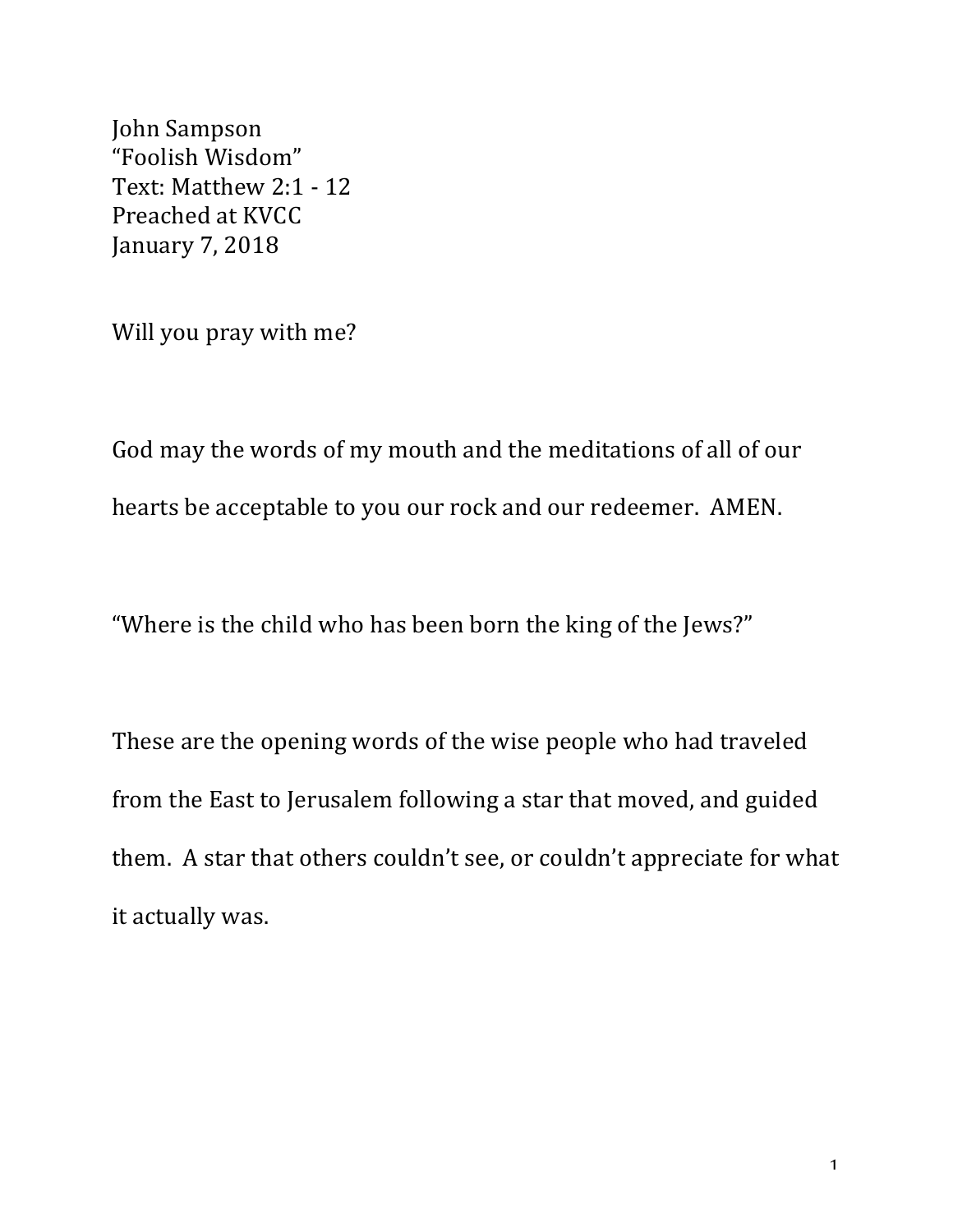These are the words of a group of people searching and yearning for the possibility of the start of something new, and something blessed, in a world that found itself in twilight millennia ago.

These are the words of an unlikely group of astrologers that had no deep connection to the religious history of the Jews. And yet they risked a long and dangerous journey in search of a baby they believed could change the course of history.

"Where is the child who has been born the king of the Jews?"

Aren't these words also our words on this frigid winter morning?

Aren't these words also spoken from our own searching and yearning hearts, here and now?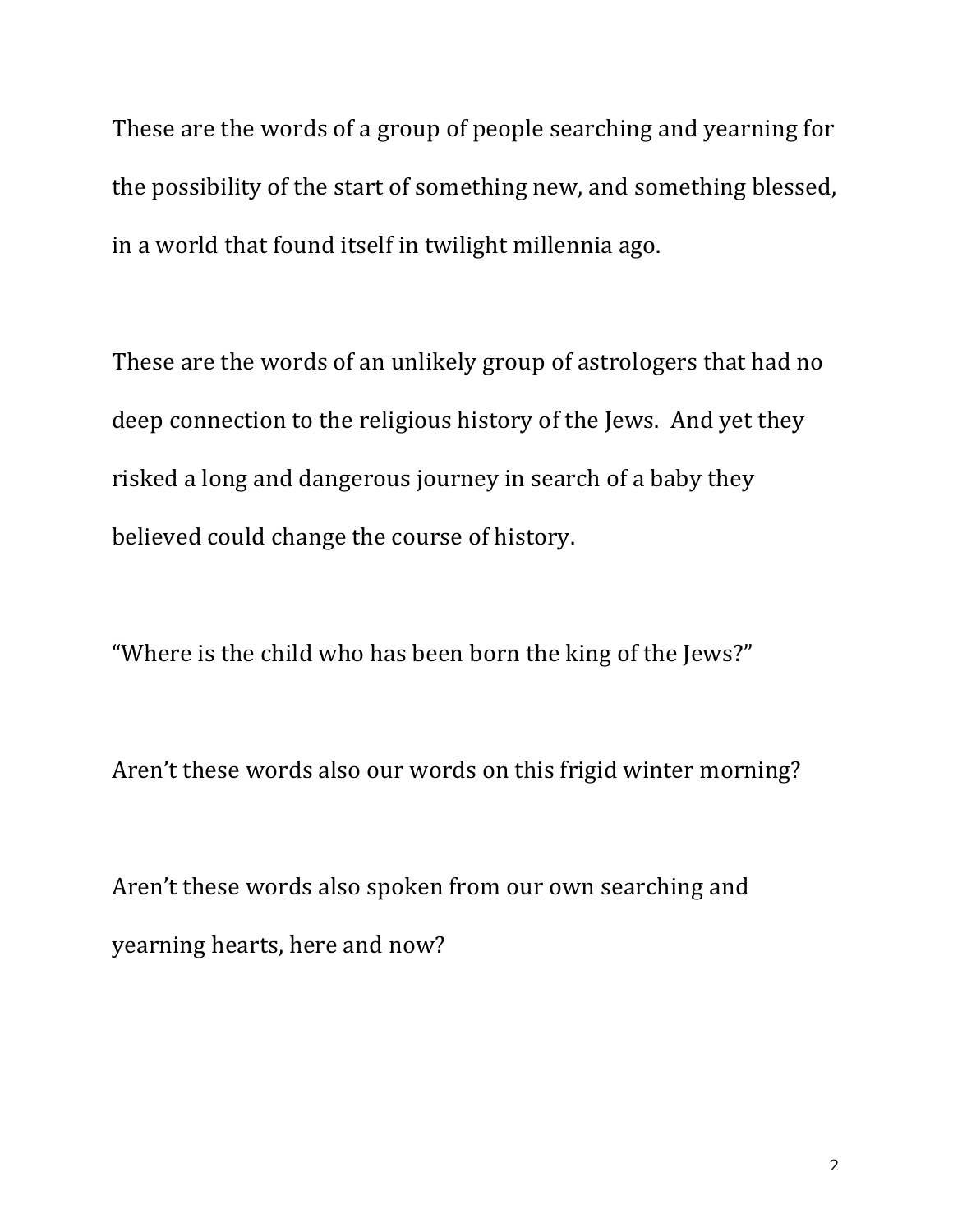Aren't these words also a plea from our own twilit world asking where we can finally find, finally glimpse just a small ray of hope?

This morning we find ourselves on the final day of our Christmas season, in which we have celebrated the birth of the Christ child among us, out in the world, but also deep within our own hearts. And although we might be at the end of our Christmas story, we have really just begun the greater story of the life and ministry of Jesus.

But buyer beware.

Because this story, and the ways it invites us to transform our lives and our minds and our hearts, is filled with foolishness.

It's filled with virgin births, with demons and exorcisms, with angels and voices booming out of heaven, of deaths and resurrections.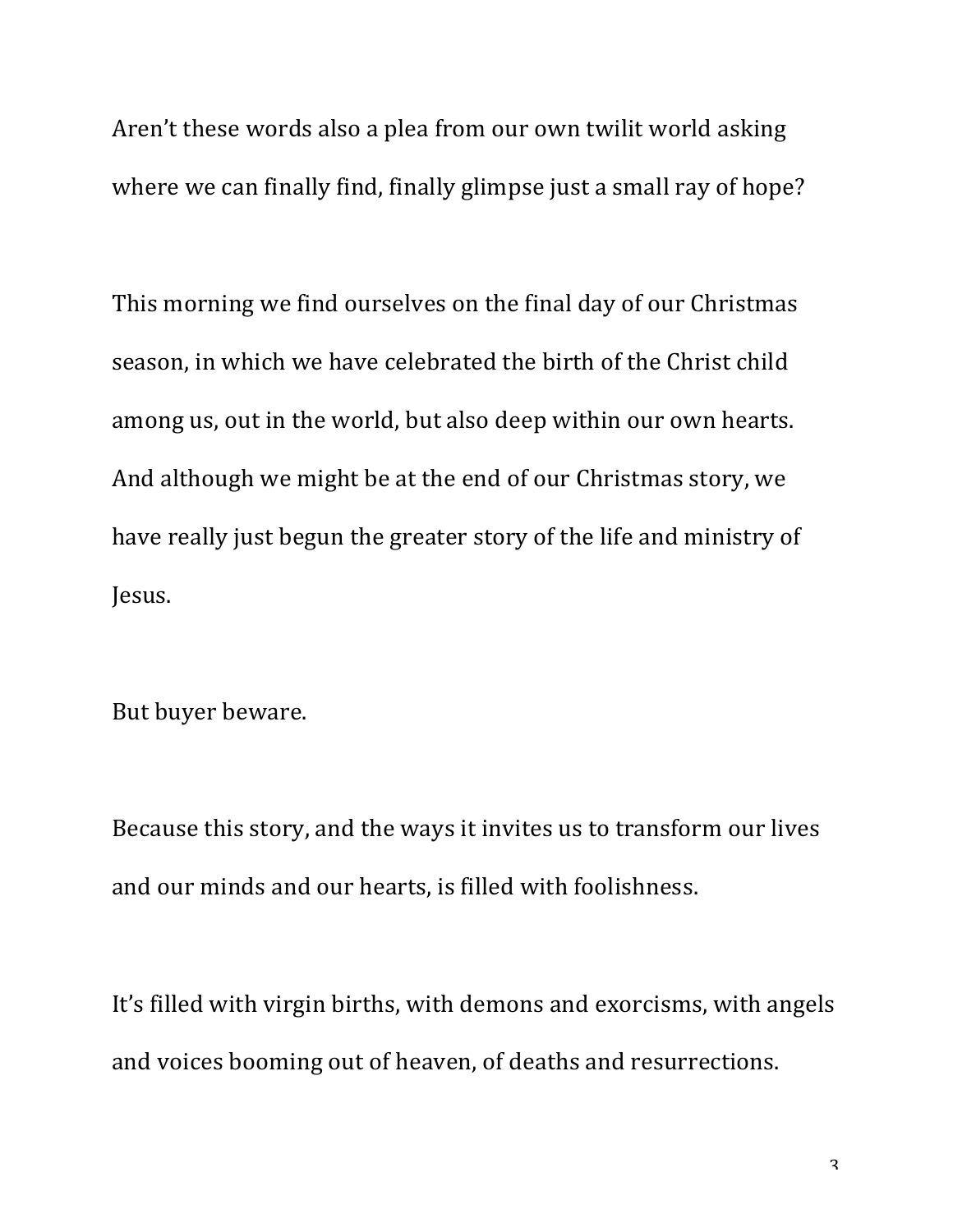It's the kind of story that might make your family, and your friends, and your co-workers look skeptically at you when you tell them you go to church. As one of my friends once said to me, "You know none of that stuff is true, right?" It's the kind of story that might even make you yourself wonder why you follow its invitation to experience a world thrown upside down.

This story of Jesus, and his life and ministry, is filled with foolishness, but it is also a story that is imbued with a deep wisdom, which we can experience if we just give it a chance.

The magi from the East followed a magic star, but they were still called wise in our story. This group of pagan astrologers proclaimed an impoverished boy born to nobodies a king, and they still were received with honor as vessels carrying a profound wisdom.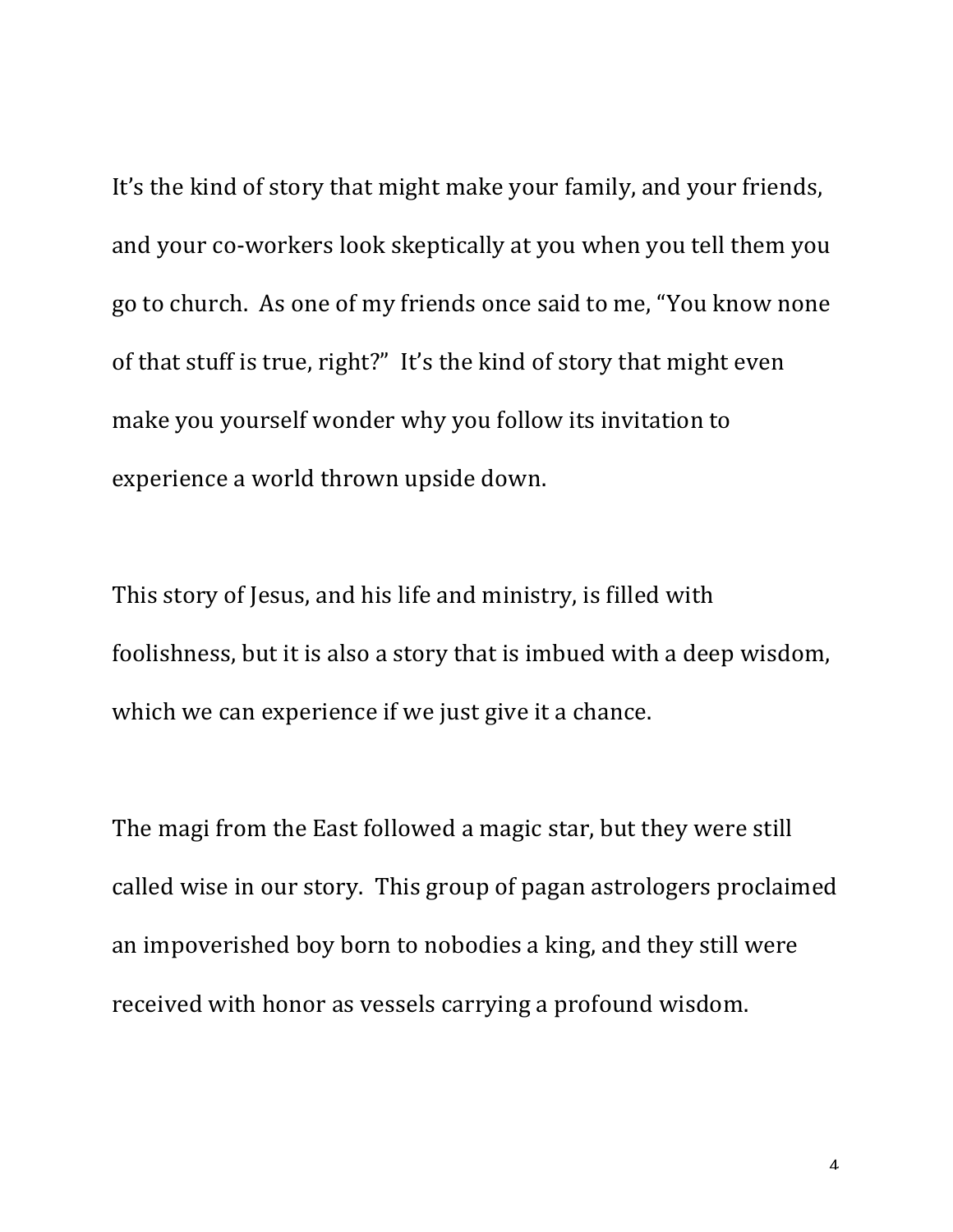In interacting with Jesus and his message we will be making ourselves vulnerable to accusations of foolishness to the extent that we are open to the possibility of change within our own lives. Because Jesus is going to tell us many odd things, including that the poor are blessed, that blessedness can be found in the most economically deprived of our nation. Does that sound like foolishness to you? In a nation where the pursuit of wealth, and the privileges it affords, are glamorized and celebrated, doesn't a statement that blessing is found among the poor, seem at best counter intuitive? It did in Jesus' time, and I think it still does today, very much so.

The amazing thing about the magi, which is so unlike the people of Jerusalem in our story, is that they don't just hear about the birth of Jesus, they put themselves in danger and travel to meet him. Our story tells us that Jesus was born among the most impoverished of the Roman Empire, that the one who overflowed with the spirit of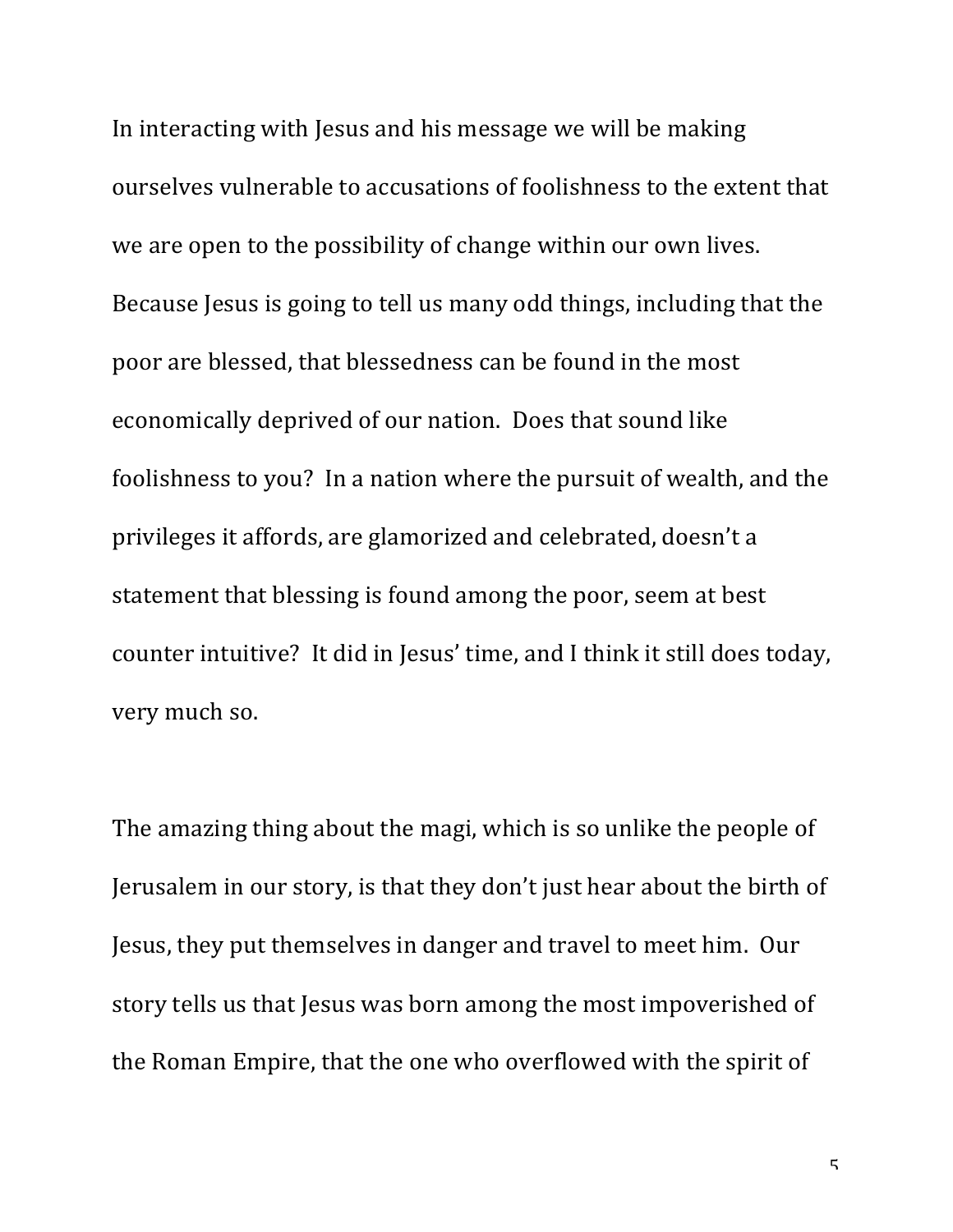God showed solidarity with the poorest by living and teaching among them. This is where the magi journeyed to meet Jesus, on his terms and among his people, not theirs.

"Where is the child who has been born the king of the Jews?"

Our story tells us that he is born where we would never expect to find him, out on the margins, always on the margins. That seems foolish in its own right. But don't the magi present us with an icon of deeper foolishness? Don't they invite us to meet our Teacher outside of the walls of this church, outside of the centers of power in this country, outside of Washington and Wall Street? Perhaps not even in the United States? Don't they nudge us out of the comfort of our homes, and away from the institutions of our own importance? Don't they call us out into foolishness to meet and engage with what we think of as the radically Other?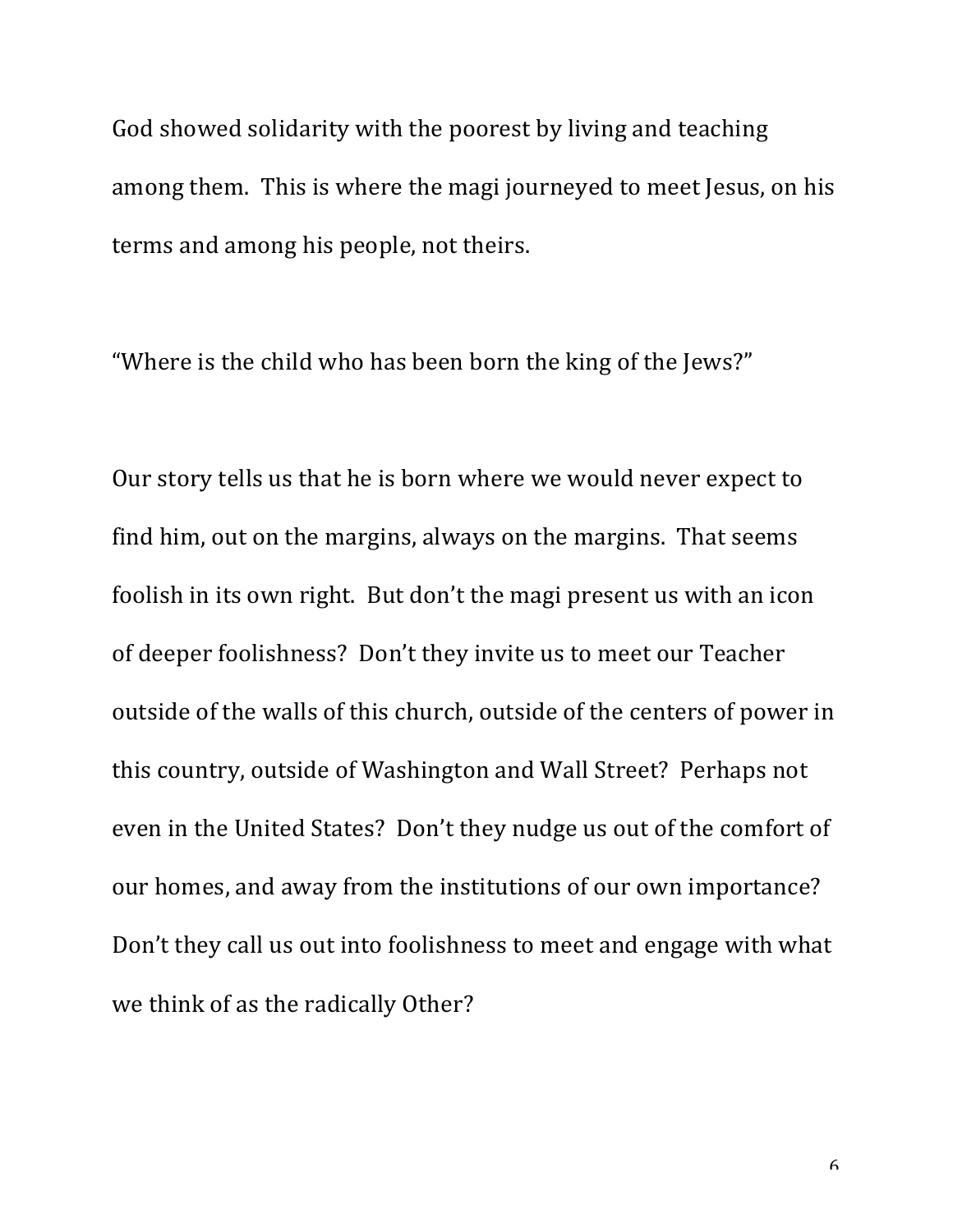Because it is out there, out in the places where we least expect to find him, that our story tells us that we will finally encounter the one we have been desperately searching for, the child who has been born the king of the Jews.

I love that in our story the magi returned to their homes by a different path. They met the Christ in the most unlikely of forms; they encountered the Anointed of God in a baby who was a nobody. And in their openness to the experience they were transformed. There was now a new path that they were given to travel.

This is what our story promises us too. If we open ourselves to be transformed by the message and life of Jesus, if we bring down our barriers and allow hope to be born within us, we will be fundamentally transformed. And the roads we have been walking, the paths and trajectories of our lives, will no longer be sufficient to sustain our new purpose. To those around us this change might